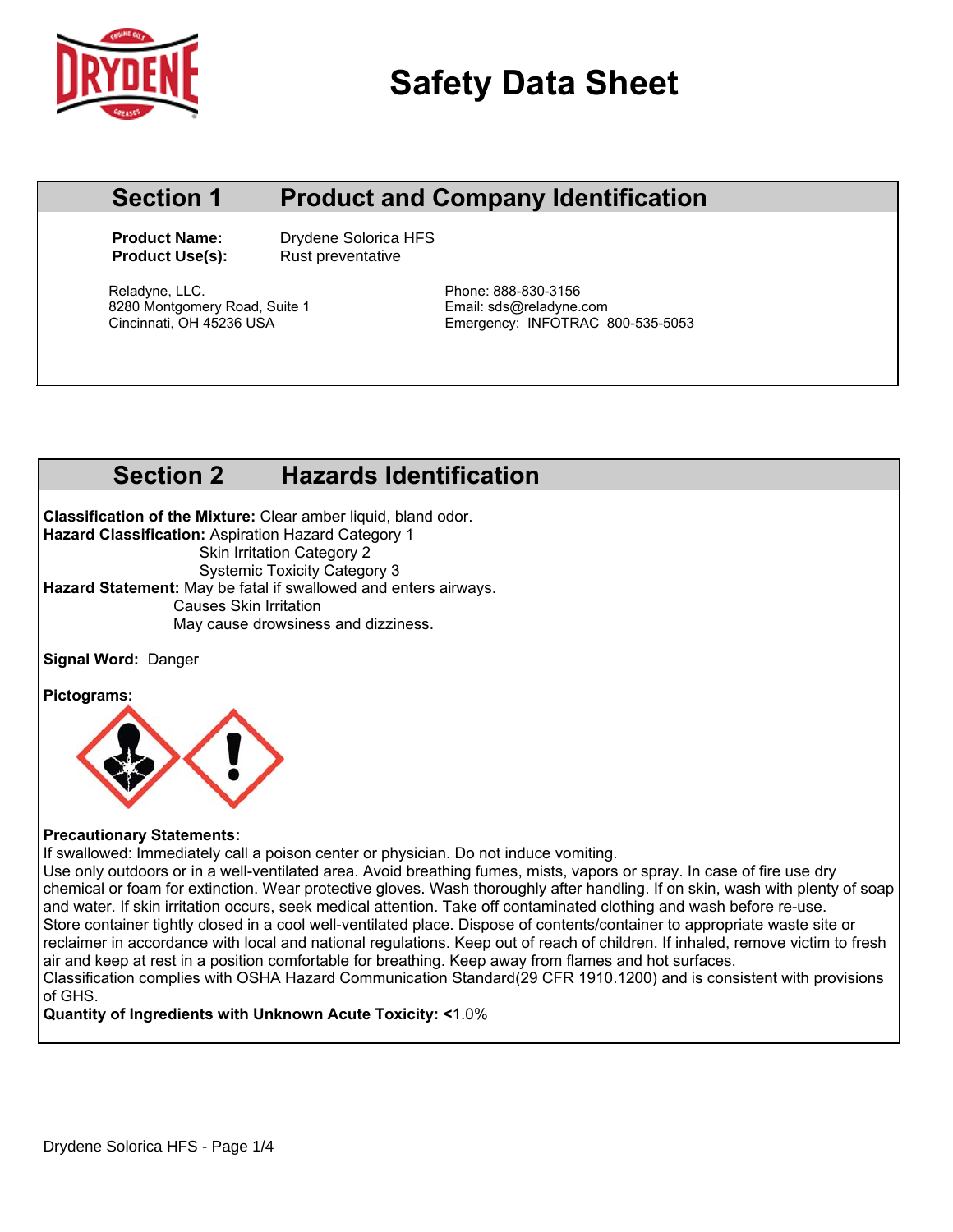#### **Section 3 Composition Information on Ingredients**

**Ingredient** CAS # **CAS # WT %** CAS # **CAS #**  $\frac{25}{1000}$  64742-52-5 Distillates (petroleum) hydrotreated heavy naphthenic <25<br>Distillates (petroleum) hydrotreated middle 70-90 Distillates(petroleum) hydrotreated middle 70-90 70-90 64742-46-7

#### **Section 4 First Aid Measures**

**Eyes:** Flush eyes with running water for at least 15 minutes. If redness, blurred vision or irritation persists, transport to nearest medical facility for additional treatment.

**Skin:** Flush skin with water, wash with soap and water. Remove contaminated clothing. Do not reuse clothing until cleaned. If material is injected under the skin, transport to the nearest medical facility for additional treatment. **Ingestion:** Do NOT induce vomiting and obtain medical attention. Have victim rinse mouth out with water. If vomiting occurs spontaneously, keep head below hips to prevent aspiration.

**Inhalation:** Remove victim to fresh air and keep at rest in a position comfortable for breathing. If the victim has difficulty breathing or tightness of the chest, is dizzy, vomiting or unresponsive, give oxygen with rescue breathing or CPR as required and transport to the nearest medical facility.

#### **Section 5 Fire Fighting Measures**

#### **Flammable Properties:**

Flash point:  $205^{\circ}$ F (ASTM D56) F (ASTM D56) Flammable limits in air: N/A Lower, N/A Upper 68°F Auto ignition temperature: N/A **Extinguishing media:** CO<sub>2</sub>, dry chemical, foam

#### **Special firefighting measure:**

Procedures for an oil fire should be followed. Use self-contained breathing apparatus. Use foam or dry chemical to extinguish fire. Water may be used only to keep surrounding containers cool. Firefighters should wear proper protective equipment and self-contained breathing apparatus with full face piece operated in positive pressure mode.

#### **Section 6 Accidental Release Measures**

- Eliminate ignition sources and ventilate area.  **Advise EPA/state agency if required.**
- Absorb spillage with inert absorbent material. **Also in the Use proper personal protective equipment for clean-up.**
- -
	-

Contain spill and keep from entering waterways or sewers. <br> **•** Treat contaminated absorbent same as **spilled product.** 

## **Section 7 Handling and Storage**

**Handling and Storage Precautions:** Avoid heat, open flames, including pilot lights, and strong oxidizing agents. Use general ventilation to prevent vapor accumulation. Avoid contact with eyes, skin and clothing. Wash thoroughly after handling. Do not eat, drink or smoke when using this product. Have appropriate fire extinguishers and spill clean-up equipment in or near storage area.

**Work/Hygienic Practices:** Wash with soap and water before eating, drinking, smoking, applying cosmetics, or using toilet. Launder contaminated clothing before reuse. Properly dispose of contaminated leather articles such as shoes or belts that cannot be decontaminated. Contaminated leather articles including shoes cannot be decontaminated and should be destroyed to prevent reuse.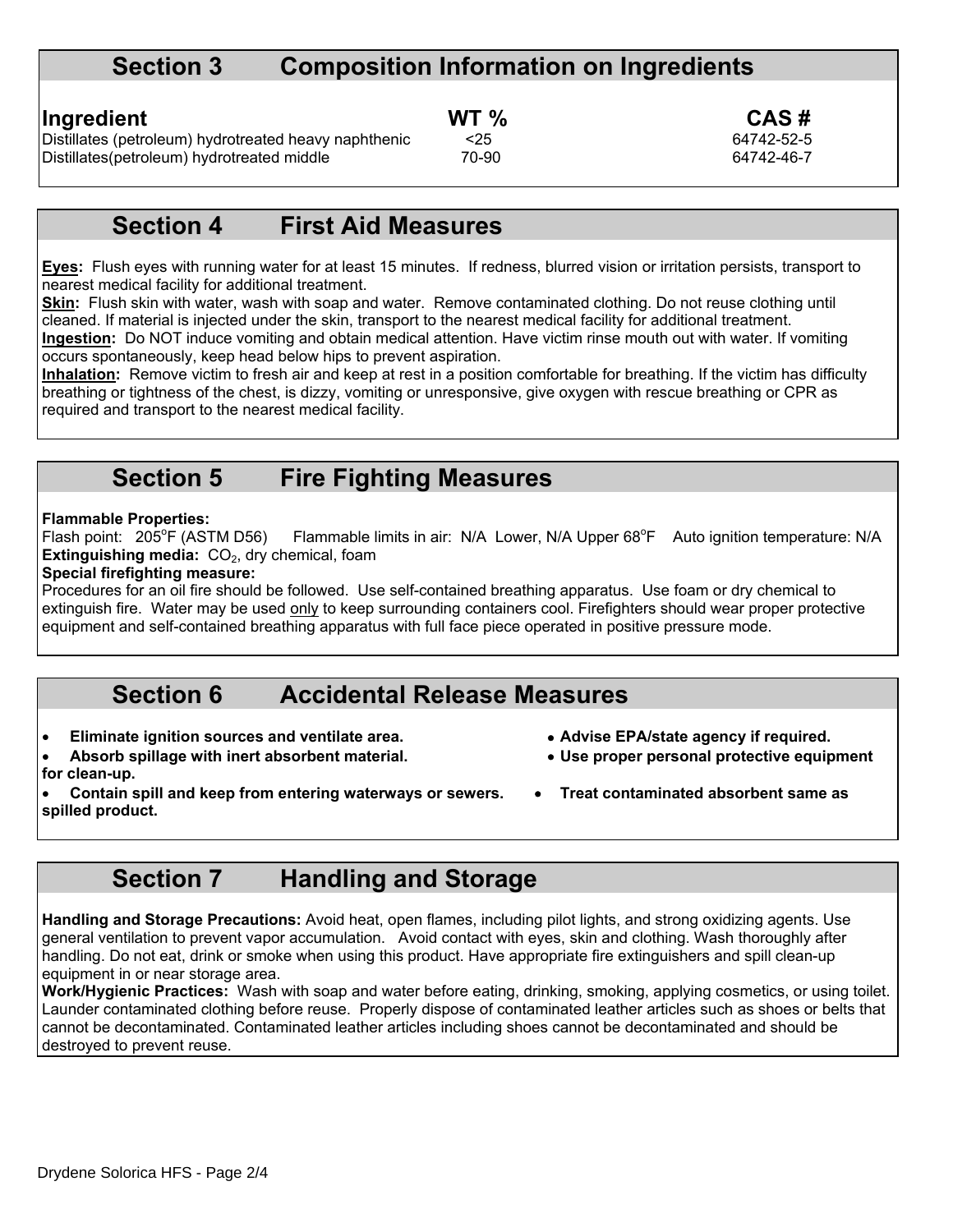### **Section 8 Personal Protection/ Exposure Controls**

**Engineering Controls:** Use adequate ventilation to keep vapors and mists of this material below applicable standards. **Respiratory Protection:** If engineering controls do not maintain airborne concentrations to a level which is adequate to protect worker health, an approved respirator must be worn. Respirator selection, use and maintenance should be in accordance with the requirements of the OSHA Respiratory Protection Standard, 29 CFR 1910.134.

**Skin Protection:** Use protective clothing that is chemically resistant to this product. Acceptable materials for gloves and aprons are: neoprene, nitrile rubber or viton.

**Eye Protection:** Use safety glasses or goggles. Have suitable eye wash water available.

**Other/General Protection:** For mists and vapors: Air Purifying, organic vapor cartridge, NIOSH approved respirator. Use self-contained breathing apparatus for environments with unknown concentrations or emergency situations.

#### Chemical Name **Chemical Name Chemical Name**

Distillates (petroleum) hydrotreated naphthenic 5mg/m<sup>3</sup> (Mist) 5mg/m<sup>3</sup><br>Distillates(petroleum) hydrotreated middle 5mg/m<sup>3</sup> (Mist) 5mg/m<sup>3</sup> Distillates(petroleum) hydrotreated middle

**) ACGIH TWA (mg/m3 )**

## **Section 9 Physical and Chemical Properties**

**Color:** Amber **Vapor Pressure:** N/A **Solubility in Water:** Insoluble **Appearance:** Clear Liquid **% Volatile by Volume:** 85 **Evaporation Rate Boiling Point:**  $>350^{\circ}$  F **Reactivity in Water:** Non-reactive **Specific Gravity:** 0.8222<br> **pH@ 10%:** N/A **Viscosity @ 40C:** <14 Cst **pH@ 10%:** N/A **Viscosity @ 40C:** <14 Cst

**Odor:** Characteristic **Vapor Density (air = 1):** N/A **(Butyl Acetate = 1): <**1

### **Section 10 Stability and Reactivity**

**Stability:** Stable **Conditions to avoid:** Sources of ignition. **Incompatibility:** Strong oxidizing or reducing agents. **Decomposition Products:** Oxides of Carbon and Hydrogen . **Hazardous Polymerization:** Will not occur.

## **Section 11 Toxicological Information**

**Likely Routes of Exposure:** Inhalation, skin, eyes and ingestion. **Potential Health Effects:** Know chronic or acute health risks. **Eye Effects:** This mixture can cause irritation, redness to the eyes. **Skin Effects:** Prolonged and/or repeated skin contact may cause irritation/dermatitis. **Oral Effects:** May be fatal if swallowed and enters airways. Aspiration hazard. **Inhalation Effects:** Mists and vapors may cause respiratory irritation ,drowsiness and dizziness. **Chronic Health Effects:** Not classified as specific target organ toxicant. **Mutagenicity:** Negative **Carcinogenicity:** This mixture does not contain any component that is listed as a carcinogenic or a potential carcinogen by the National Toxicology Program, by the I.A.R.C. monographs or by OSHA. **Teratogenicity:** Negative. **Sensitization:** Negative

**Toxicological Data:** No data available or estimated

## **Section 12 Ecological Information**

Not classified due to inadequate data available on this mixture. Recommend avoidance of release to the environment.